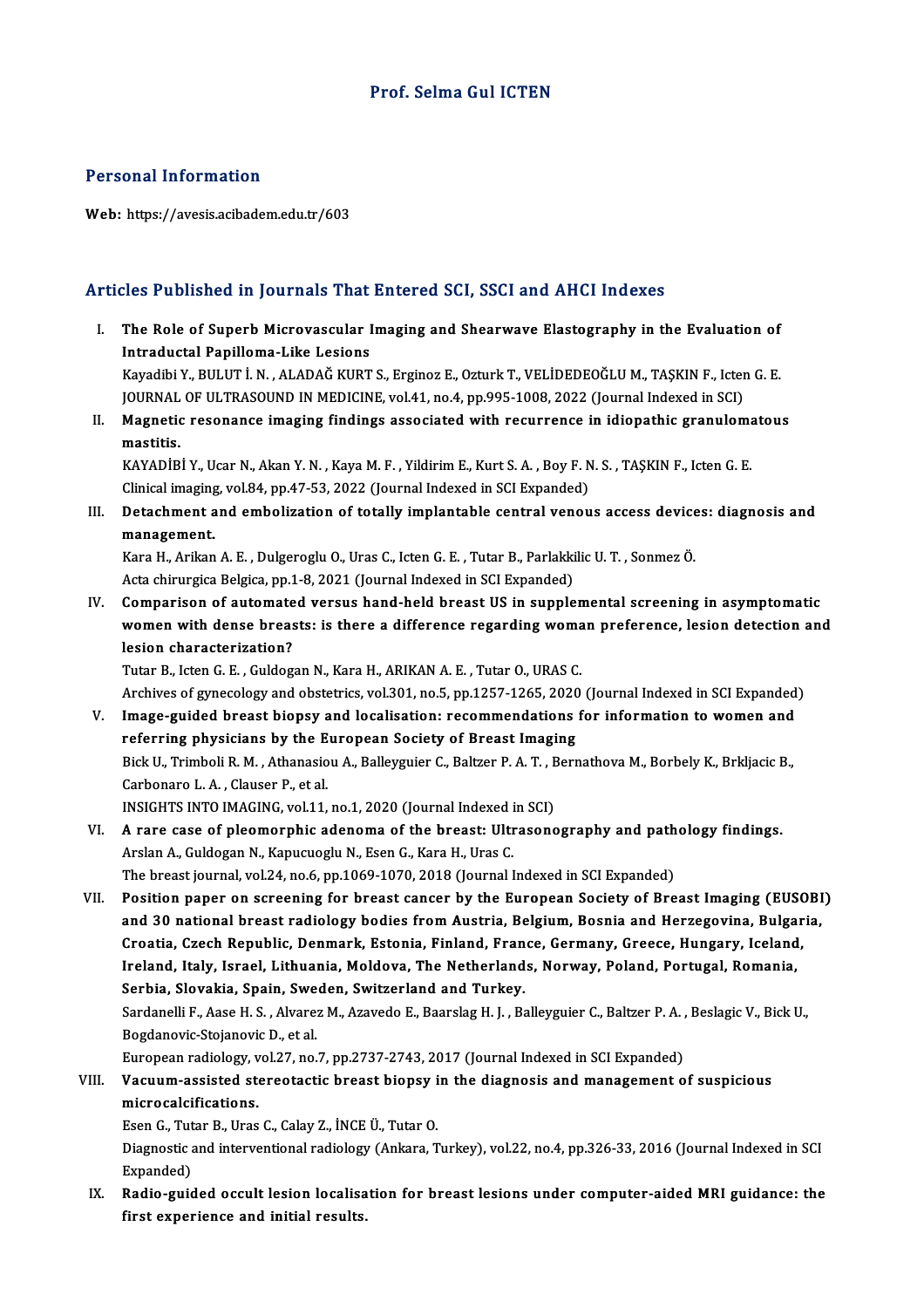Yilmaz M., Kilic F., Icten G., Aydogan F., Ozben V., Halac M., Olgun D., Gazioglu E., Celik V., Uras C., et al.<br>The Pritish iournal of radiology vol 85, no 1912, np 395, 492, 2912 (Journal Indoved in SCI Evnando Yilmaz M., Kilic F., Icten G., Aydogan F., Ozben V., Halac M., Olgun D., Gazioglu E., Celik V., Uras C., et al<br>The British journal of radiology, vol.85, no.1012, pp.395-402, 2012 (Journal Indexed in SCI Expanded)<br>Radio, gu Yilmaz M., Kilic F., Icten G., Aydogan F., Ozben V., Halac M., Olgun D., Gazioglu E., Celik V., Uras<br>The British journal of radiology, vol.85, no.1012, pp.395-402, 2012 (Journal Indexed in SCI<br>X. Radio-guided lymph node bi

The British journal of radiology, vol.85, no.1012, pp.395-402, 2012 (Journal Indexed in S<br>Radio-guided lymph node biopsy for the diagnosis of axillary lymphadenopath<br>ÖZBEN V., AYDOĞAN F., Atasoy D., Ferahman M., YILMAZ M. Radio-guided lymph node biopsy for the diagnosis of axillary lymphadenopathy<br>ÖZBEN V., AYDOĞAN F., Atasoy D., Ferahman M., YILMAZ M. Y. , Esen G., Halac M., Uras C.<br>NUCLEAR MEDICINE COMMUNICATIONS, vol.32, no.3, pp.233-237 ÖZBEN V., AYDOĞAN F., Atasoy D., Ferahman<br>NUCLEAR MEDICINE COMMUNICATIONS, vo<br>XI. Ultrasound of superficial lymph nodes NUCLEAR MEDICINE COMMUNICATIONS, vol.32, no.3, pp.233-237, 2011 (Journal Indexed in SCI)

| XI.    | Ultrasound of superficial lymph nodes                                                                          |
|--------|----------------------------------------------------------------------------------------------------------------|
|        | Esen G                                                                                                         |
|        | EUROPEAN JOURNAL OF RADIOLOGY, vol.58, no.3, pp.345-359, 2006 (Journal Indexed in SCI)                         |
| XII.   | A combination of small bowel imaging methods: conventional enteroclysis with complementary                     |
|        | magnetic resonance enteroclysis                                                                                |
|        | Akman C., Korman U., ÖĞÜT A. G., Kurugoglu S., Urger E., Ulus S., Esen G., Tasci I.                            |
|        | CLINICAL RADIOLOGY, vol.60, no.7, pp.778-786, 2005 (Journal Indexed in SCI)                                    |
| XIII.  | Gray scale and power Doppler US in the preoperative evaluation of axillary metastases in breast                |
|        | cancer patients with no palpable lymph nodes                                                                   |
|        | Esen G., Gurses B., Yilmaz M., İLVAN Ş., Ulus S., ÇELİK V., Farahmand M., CALAY Ö.                             |
|        | EUROPEAN RADIOLOGY, vol.15, no.6, pp.1215-1223, 2005 (Journal Indexed in SCI)                                  |
| XIV.   | Should mammographic screening be done in primary ovarian cancer?                                               |
|        | Ozguroglu M., Avci B., TURNA Z. H., Esen G., Arun B., ÇELİK V., Serdengecti S.                                 |
|        | MEDICAL ONCOLOGY, vol.21, no.2, pp.139-143, 2004 (Journal Indexed in SCI)                                      |
| XV.    | Are serum and biliary carcinoembryonic antigen and carbohydrate antigen19-9 determinations                     |
|        | reliable for differentiation between benign and malignant biliary disease?                                     |
|        | Akdoğan M., Parlak E., Kayhan B., Balk M., Saydam G., Sahin B., Ersavaşti G.                                   |
|        | The Turkish journal of gastroenterology : the official journal of Turkish Society of Gastroenterology, vol.14, |
|        | pp.181-4, 2003 (Journal Indexed in SCI Expanded)                                                               |
| XVI.   | Mammographic density increase in women receiving different hormone replacement regimens                        |
|        | Erel C., Esen G., Seyisoglu H., Elter K., Uras C., Ertungealp E., Aksu M.                                      |
|        | MATURITAS, vol.40, no.2, pp.151-157, 2001 (Journal Indexed in SCI)                                             |
| XVII.  | Bilateral inflammatory breast metastases of epithelial ovarian cancer                                          |
|        | Ozguroglu M., Ersavasti G., İLVAN Ş., Hatemi G., Demir G., DEMİRELLİ F. H.                                     |
|        | AMERICAN JOURNAL OF CLINICAL ONCOLOGY-CANCER CLINICAL TRIALS, vol.22, no.4, pp.408-410, 1999 (Journal          |
|        | Indexed in SCI)                                                                                                |
| XVIII. | Bronchobiliary fistula due to alveolar hydatid disease: report of three cases.                                 |
|        | Senturk H., Mert A., Ersavasti G., Tabak F., Akdogan M., Ulualp K.                                             |
|        | The American journal of gastroenterology, vol.93, no.11, pp.2248-53, 1998 (Journal Indexed in SCI Expanded)    |
| XIX.   | Mammographic changes in women receiving tibolone therapy                                                       |
|        | EREL C. T., Elter K., Akman C., Ersavasti G., Altug A., SEYİSOĞLU H. H., Ertungealp E.                         |
|        | Fertility and Sterility, vol.69, no.5, pp.870-875, 1998 (Journal Indexed in SCI Expanded)                      |
| XX.    | Radiologic evaluation of gastrointestinal leiomyosarcomatosis                                                  |
|        | Korman U., Ersavasti G., Kurugoglu S., Uygun N., Akman C.                                                      |
|        | EUROPEAN RADIOLOGY, vol.7, no.8, pp.1332-1334, 1997 (Journal Indexed in SCI)                                   |
| XXI.   | Hepatic lipoma: Radiological findings and review of the literature                                             |
|        | Ersavasti G., Akman C., ÖĞÜT A. G., Atilla G.                                                                  |
|        | Turkish Journal of Gastroenterology, vol.7, no.4, pp.360-362, 1996 (Journal Indexed in SCI Expanded)           |
| XXII.  | Mammographic changes in women on hormonal replacement therapy                                                  |
|        | Erel C., Seyisoglu H., Senturk M., Akman C., Ersavasti G., BENİAN A., Uras C., Altug A., Ertungealp E.         |
|        | Maturitas, vol.25, no.1, pp.51-57, 1996 (Journal Indexed in SCI Expanded)                                      |
|        |                                                                                                                |

### Articles Published in Other Journals

I. Three Cases of Breast Metastases from Lung Cancer and Systematic Review of the Literature